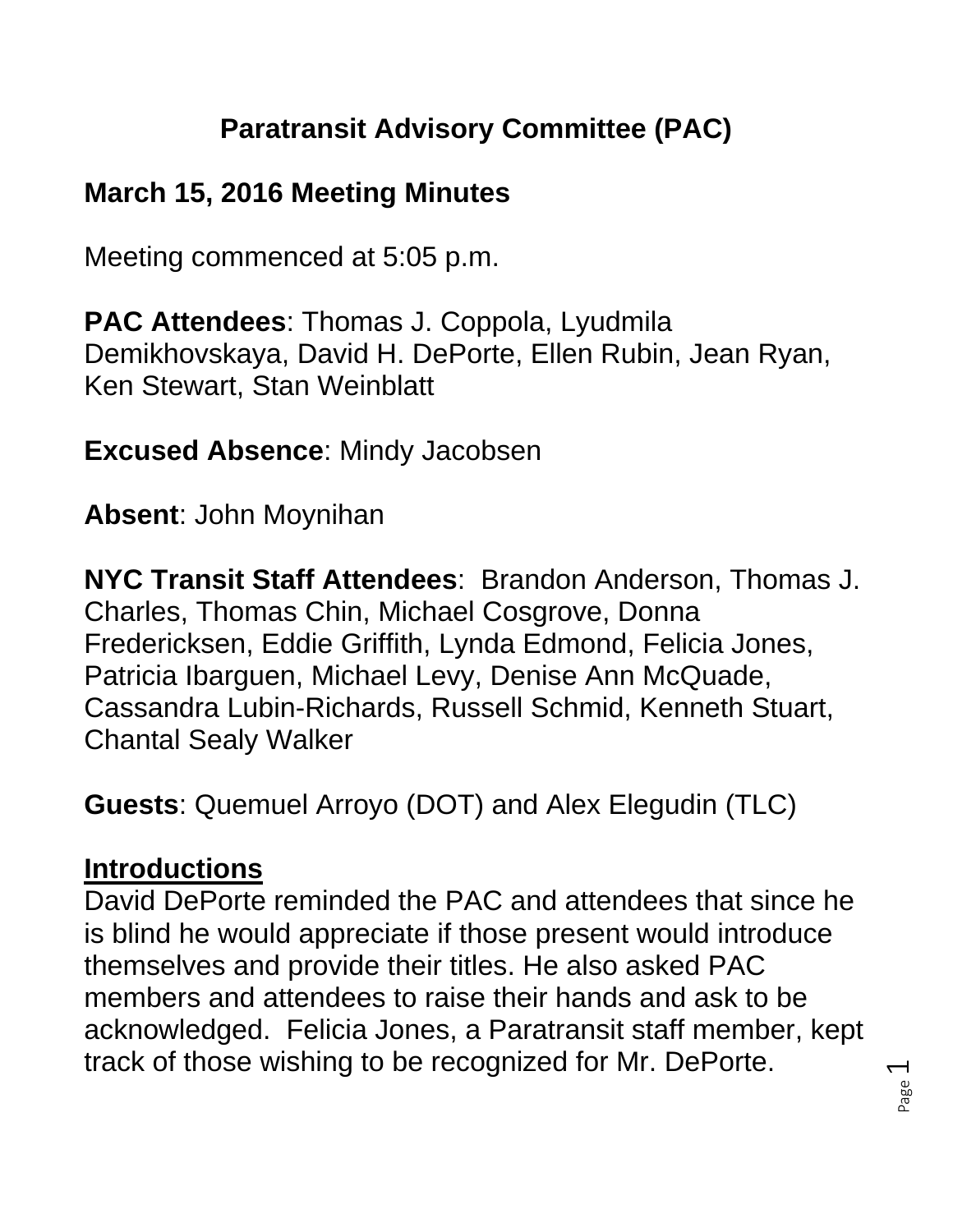**Announcements –** David DePorte, PAC Chairperson Mr. DePorte reported that members of the PAC Selection Committee had all received cover letters and resumes from candidates for the PAC and we have an excellent selection of candidates to choose from.

Mr. DePorte reminded PAC members that they would be limited to one question or one comment at a time.

# **I. Approval of Minutes** – David DePorte, PAC Chairperson

Mr. DePorte called for the approval of the January 19, 2016 minutes and asked if PAC members had any corrections or changes to the minutes. Ken Stewart moved to approve minutes and Ellen Rubin seconded the motion. Minutes were approved unanimously.

## **II. AAR Service Report** – Vice President Thomas J. Charles

Vice President Charles said he would be reporting on the December, 2015 statistics compared to December 2014 and November 2015 statistics.

• The number of AAR registrants increased from 143,026 in November 2015 to 144,692 in December 2015, a 1.2% increase. The number of registrants increased 2.6% from 141,061 in December 2014 to 144,692 December in 2015.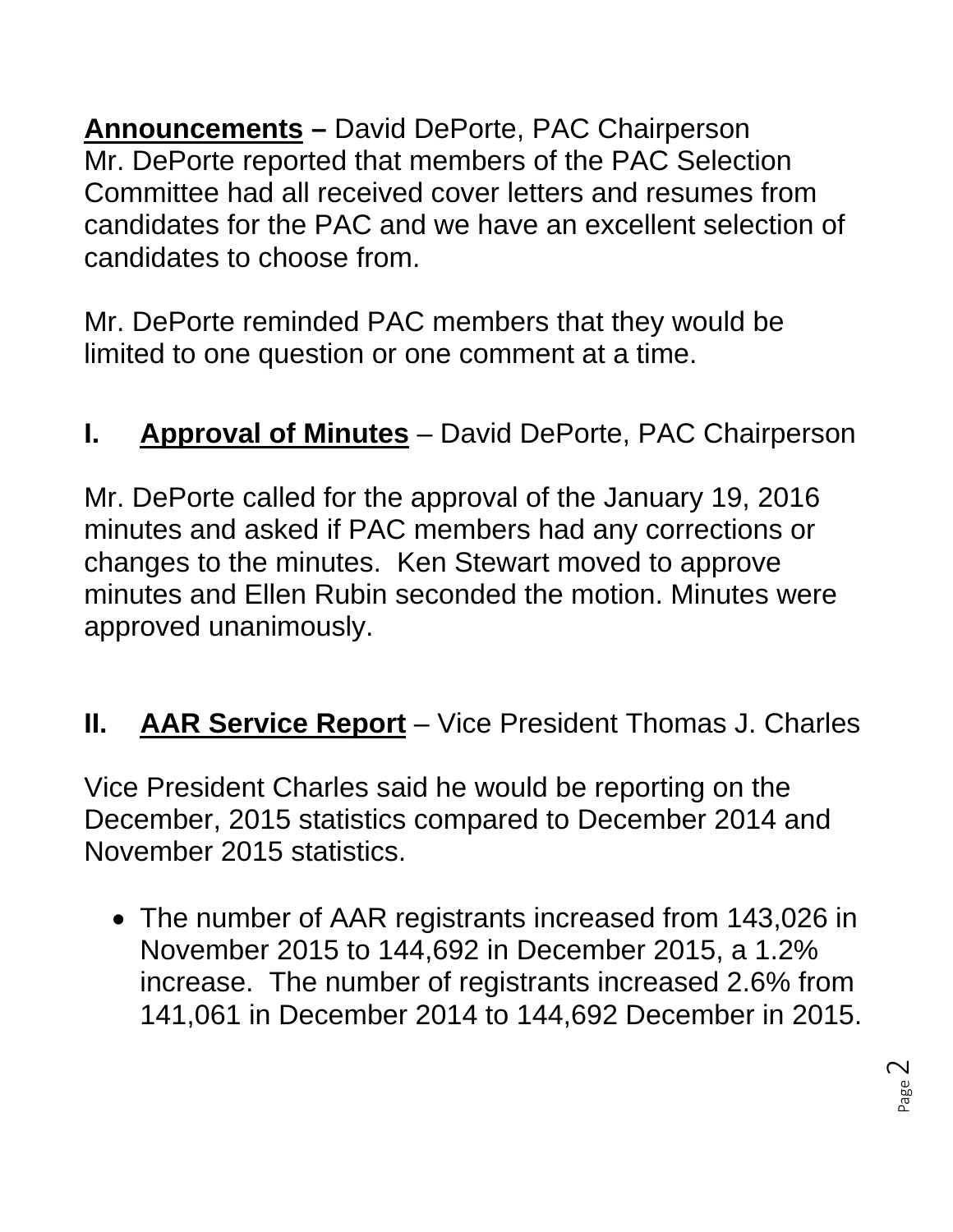- Trips completed increased from 519,908 in November 2015 to 537,360 in December 2015, a 3.4% increase. There was a -1.1% decrease comparing December 2014 completed trips of 543,132 to 537,360 completed trips in December 2015.
- Carrier no-shows in November 2015 were 1,551 and in December 2015 there were 1,454, a -6.3% decrease. There was a 1.4% decrease in the December 2015 noshows of 1,454 compared to December 2014 no-shows of 1,475.
- Total No-shows (carrier, customer and no-fault) in November 2015 were 13,215 and in December 2015 were 14,098, an increase of 6.7%. There was a -6.2% decrease in total December 2014 no-shows of 15,024 compared to 14,098 total no-shows in December 2015.
- On-time Performance (OTP) increased from 90.0% in November 2015 to 90.7% in December 2015, a 0.7% increase. There was a 0.5% increase in December 2014 OTP 90.2% compared to the December 2015 OTP of 90.7%.
- Appointments on-time increased from 83.0% in November 2015 to 85.0% in December 2015, a 2.0% increase. The percentage of on-time appointments was 84.0% in December 2014 compared to 85.0% in December 2015.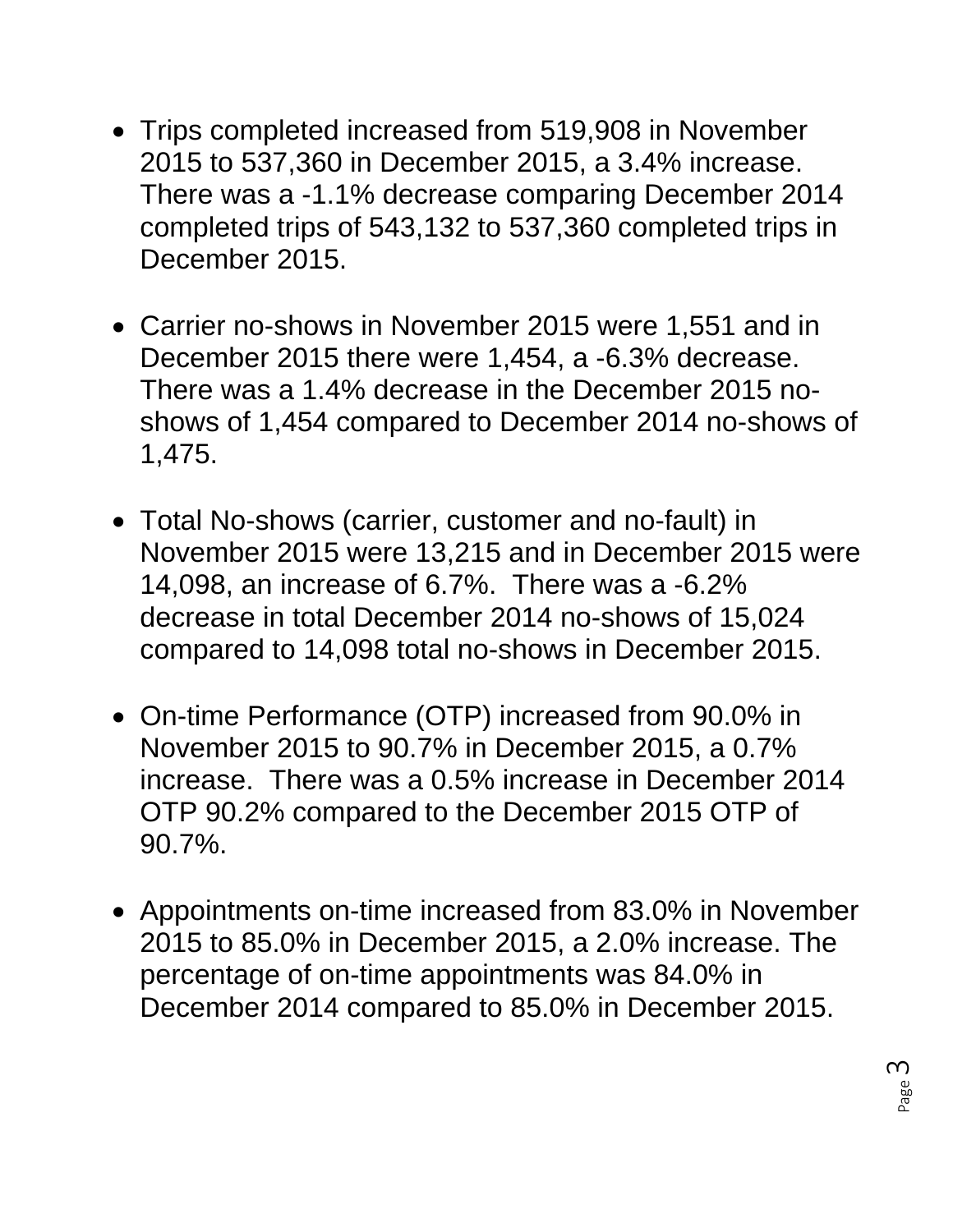- Average Reservation answering speed was 38 seconds in November 2015, 33 seconds in December 2015 compared to 39 seconds in December 2014.
- Average Reservation talk time was 4 minutes 37 seconds in November 2015, 4 minutes 33 seconds in December 2015 compared to 4 minutes 28 seconds in December 2014.
- Average Travel Service answering speed was 27 seconds in November 2015, 21 seconds in December 2015 compared to 28 seconds in December 2014.
- Average Travel Services talk time was 2 minutes 26 seconds in November 2015 and 2 minutes 23 seconds in December 2015 and 2 minutes 21 seconds in December 2014.
- Complaints were 2,472 in November 2015 and 2,633 in December 2015, a 6.5% increase. Comparing 2,643 complaints in December 2014 to 2,633 complaints in December 2015 there was a 0.4% decrease.
- There were 3.45 complaints per 1,000 boardings in November 2015 and 3.53 complaints per 1,000 boardings in December 2015, a 2.1% increase. Comparing 3.51 complaints per 1,000 boardings in December 2014 and 3.53 complaints per 1,000 boardings in December 2015, complaints increased by 0.4%. The 2015 data indicates that complaints are trending slightly downward.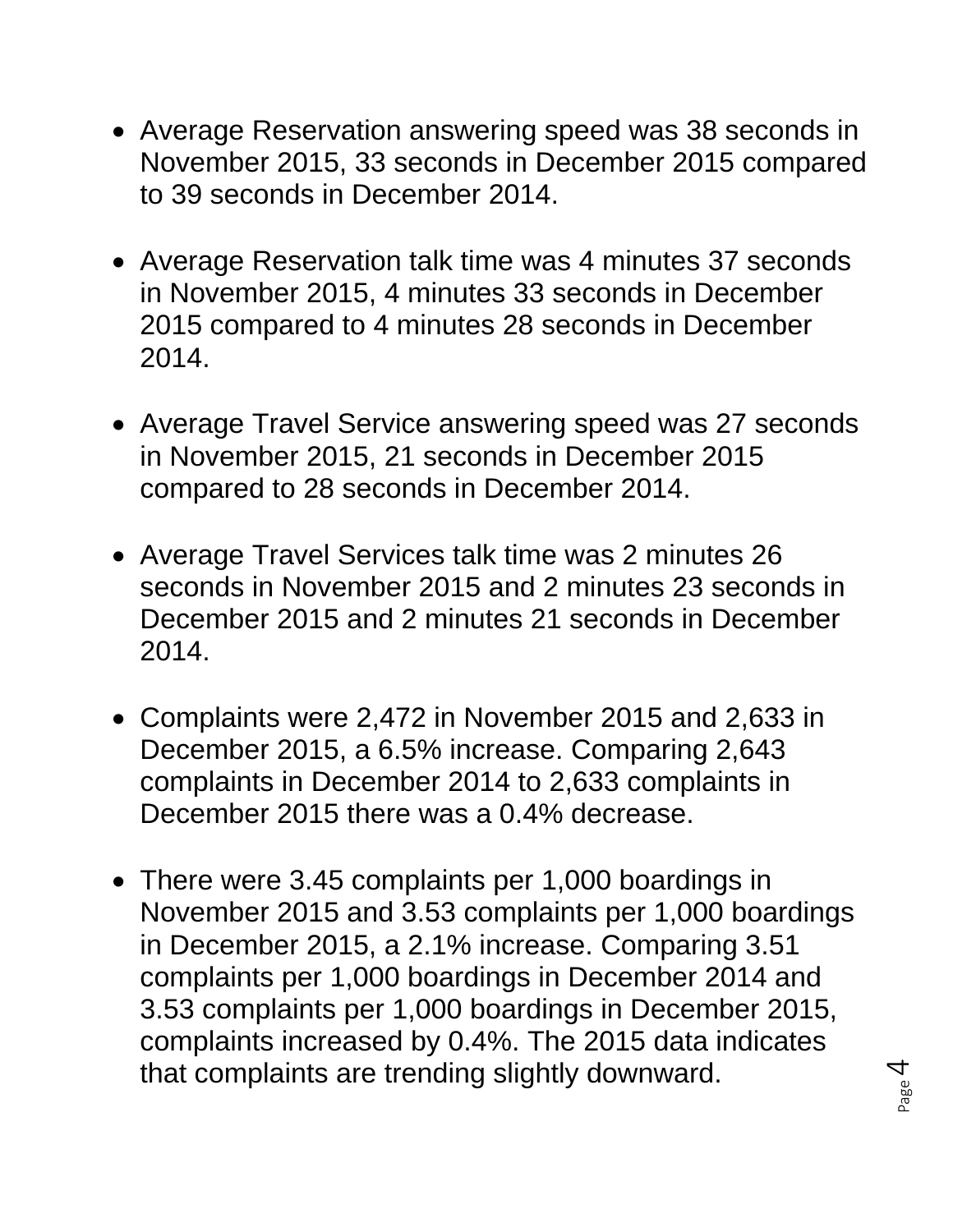- Commendations were 462 in November 2015 and 850 in December 2015, an increase of 84%. Commendations were 473 in December 2014 compared to 850 in December 2015, a 79.7% increase.
- Total Boardings were 721,805 in November 2015 and 746,994 in December 2015, a 3.5% increase. In December 2014, Total Boardings were 752,762 compared to the Total Boardings of 746,994 in December 2015, a decrease of -0.8%.

Vice President Charles reported to the PAC that he appeared before the City Council last week and was questioned about AAR complaints and service. Vice President Charles reported he informed the City Council that approximately 50% of the total complaints are attributable to the Broker car service. Vice President Charles concluded his report.

### **PAC Comments**

Thomas Coppola asked if the 144,692 registrants is the total number of AAR registrants?

Vice President Charles responded that this figure is the total number of registrants. Mr. Coppola said the number seems to be low. Vice President Charles responded that the number of registrants has actually been rising.

Mr. Ken Stewart asked if there was any reason why the January numbers were not presented. Vice President Charles responded that there is a great deal of information that must be gathered from our carriers, analyzed and checked for accuracy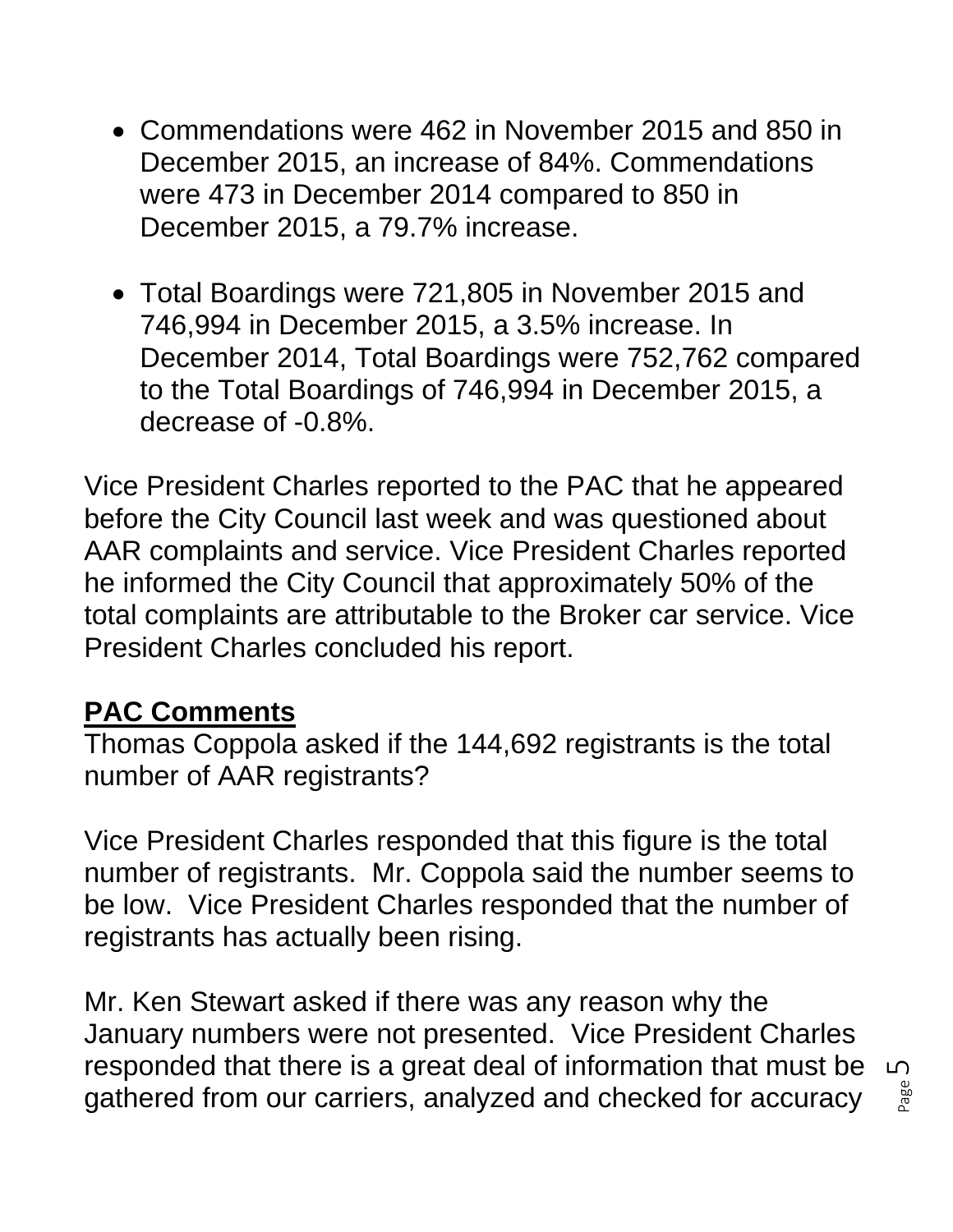before the statistical reports can be presented to the PAC. The reports are presented to the PAC as soon as possible.

### **III. Paratransit Topic** – Vice President Thomas J. Charles

One of our major dedicated carriers, TransCare shut down its operations due to the financial problems of the parent company and filed bankruptcy under Chapter 7. TransCare consisted of multiple entities including local Ambulance service and had operations in the lower Hudson Valley region. While the closure of TransCare was sudden, there were signs of instability. For example, late last year TransCare delayed payroll by one day and In January the company's CEO abruptly left. In anticipation of TransCare possible closure of its operations, Paratransit had been reducing the TransCare fleet and redistributing a portion of TransCare's trips to other carriers.

As a dedicated Paratransit contractor, the Paratransit operation was self-sufficient and operating costs were being covered. This was verified by our own audits that were performed. However, other TransCare operations were having financial difficulties and all corporate funding was being centrally handled. This practice was negatively impacting Paratransit operations. As a result we met with the management of the parent company, confirmed their desire to continue operations and discussed the segregation of Paratransit's funding from other less stable TransCare operations. All dedicated Paratransit providers are required to have separate books and accounting systems.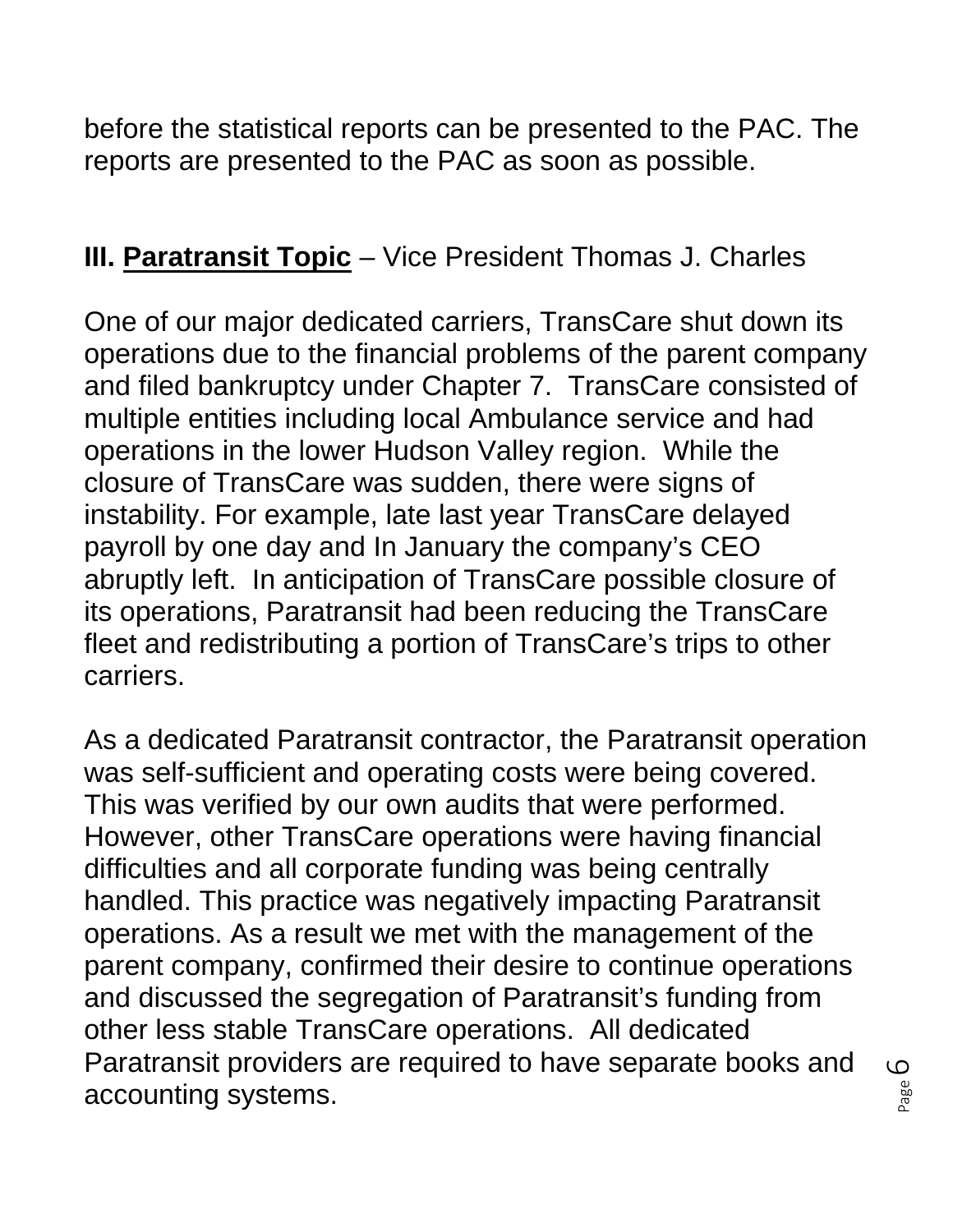In February, the Parent company was unable to fulfill the terms and conditions of the contract and decided to shut down all of TransCare. On Friday night, 2/26/16 TransCare closed its Paratransit operation.

At 4 am on Saturday morning, Paratransit moved all NYCT owned vehicles off TransCare's property. TransCare's scheduled trips were redistributed to other dedicated carriers and the Broker car service providers. The closure of TransCare coincided with an increase in demand. Paratransit maintained its practice of zero trip denials and full on-street service was maintained.

When we offered TCP a contract, they had been in operation for many years but their ambulette service caused this financial problems. In our future contracts the co-mingling of funds with other companies accounts will be strictly prohibited.

Mr. DePorte was aware that customers were being advised via a recording when calling into the 877-337-2017 number that the closing of TransCare would not affect service and asked how long will this information would continue to be part of the recording. Tom Chin responded that it was be removed that night, March 15.

Mr. Coppola inquired as to the ownership of the vehicles. Vice President Charles clarified that the vehicles are owned by NYCT and leased to the carriers. This was done to standardize the fleet and obtain economies of scale when purchasing vehicles.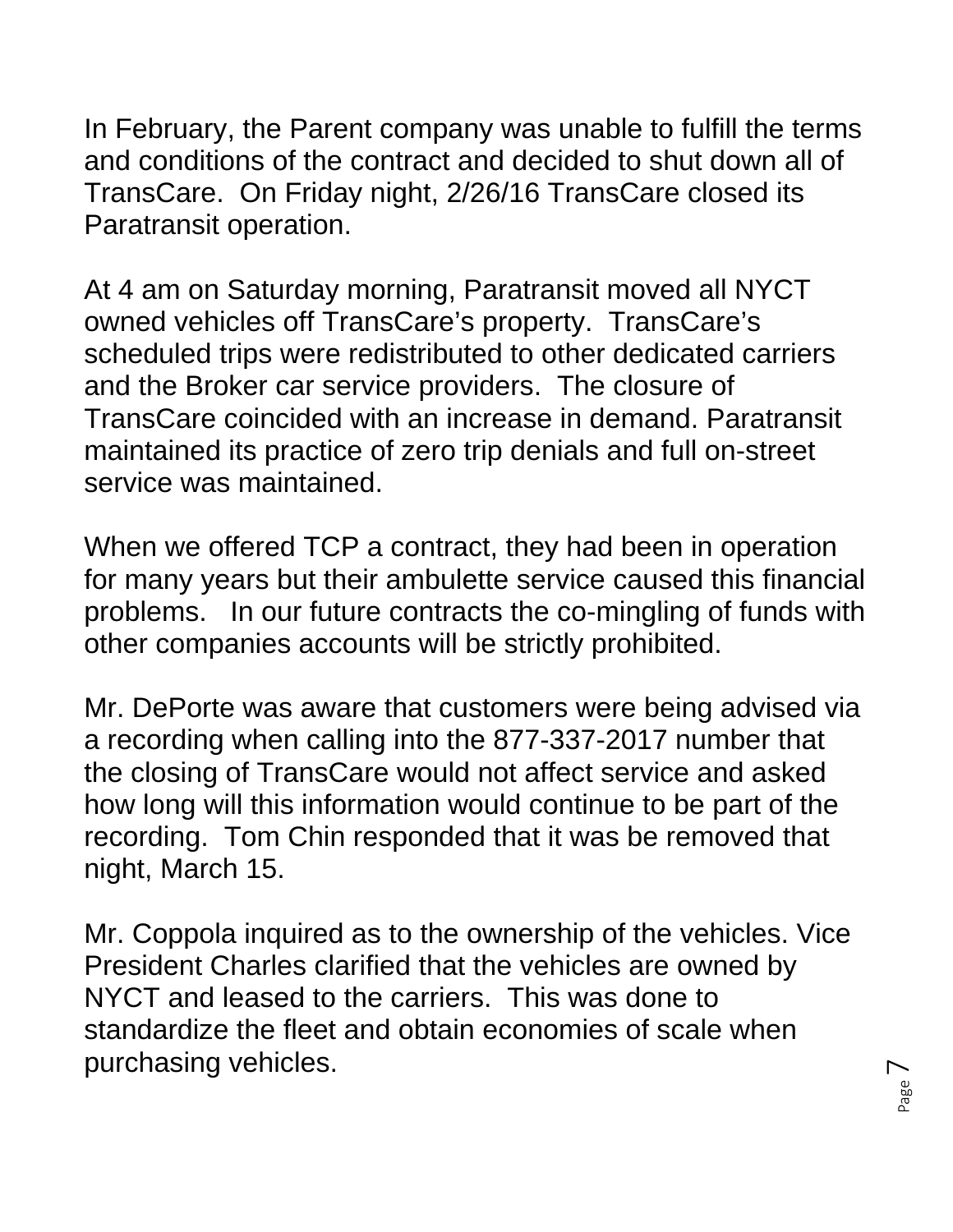Vice President Charles gave credit to TCP's employees. While understandably upset, all vehicles were brought back to the facility in an orderly fashion and the keys were returned.

Jean Ryan asked if we will be contracting with another carrier. Vice President Charles answered that we would not be seeking a new carrier at this time. We originally had planned for the long term and have existing capacity. Mr. Charles added that it would not make sense to bring on a larger 100 plus vehicle carrier as it takes time to cultivate a carrier and for them to learn Paratransit. We have assigned TCP's vehicles to existing carriers and even so, we still have to monitor the carriers to be certain they can manage that amount of vehicles.

Mr. DePorte asked about MVP's locations and MVT and their relationship. Vice President Charles responded, that MVP and MVT are related but have separate contracts. The MVP contract was awarded for 150 base vehicles and also included expansion of an additional 150 vehicles. MVP approached us and indicated that they had found a site in Manhattan for the expansion vehicles. A Manhattan based facility is hard to come by and provides certain operating efficiencies that we wanted to take advantage of.

# **IV. PAC Topic**

Since Paratransit has up to 21 days to determine eligibility, how does Paratransit accommodate individuals who need temporary eligibility?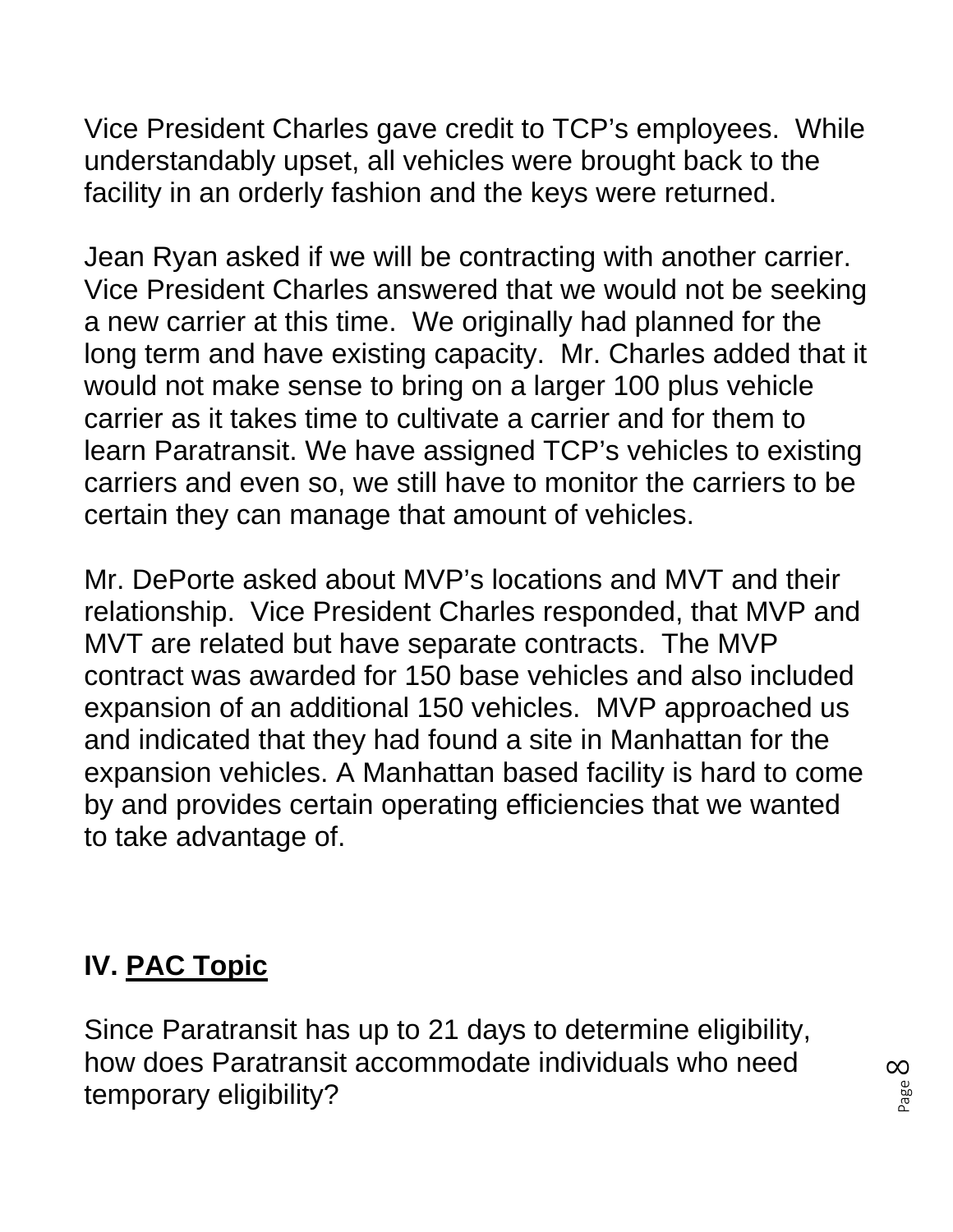Vice President Charles explained that when we encounter an applicant with a temporary disability such as a broken leg and that individual must, for example, travel to work, we make an accommodation. However, some individuals approach us that are about to have surgery in the future. We do not grant temporary eligibility based on a future scheduled event like surgery as the situation may change and the procedure may not even take place.

Stan Weinblatt added that if someone has a broken leg we will send them an application but give them Temporary eligibility status.

Ms. Demikhovsksya mentioned that she knows someone who was told they had to wait 21 days. Vice President Charles responded that if the person was a candidate for temporary eligibility, the person should have asked to speak with a supervisor.

Mr. Stewart said he had someone coming from Africa to visit with him and the individual would need AAR service. Vice President Charles explained a visitor with a disability who is eligible for paratransit in another locale can use AAR for 21 days in New York City. Denise McQuade explained the instructions for eligible visitors to obtain paratransit service is under "Visitors' Information" on our web page and in the Guide to Access-A-Ride Service.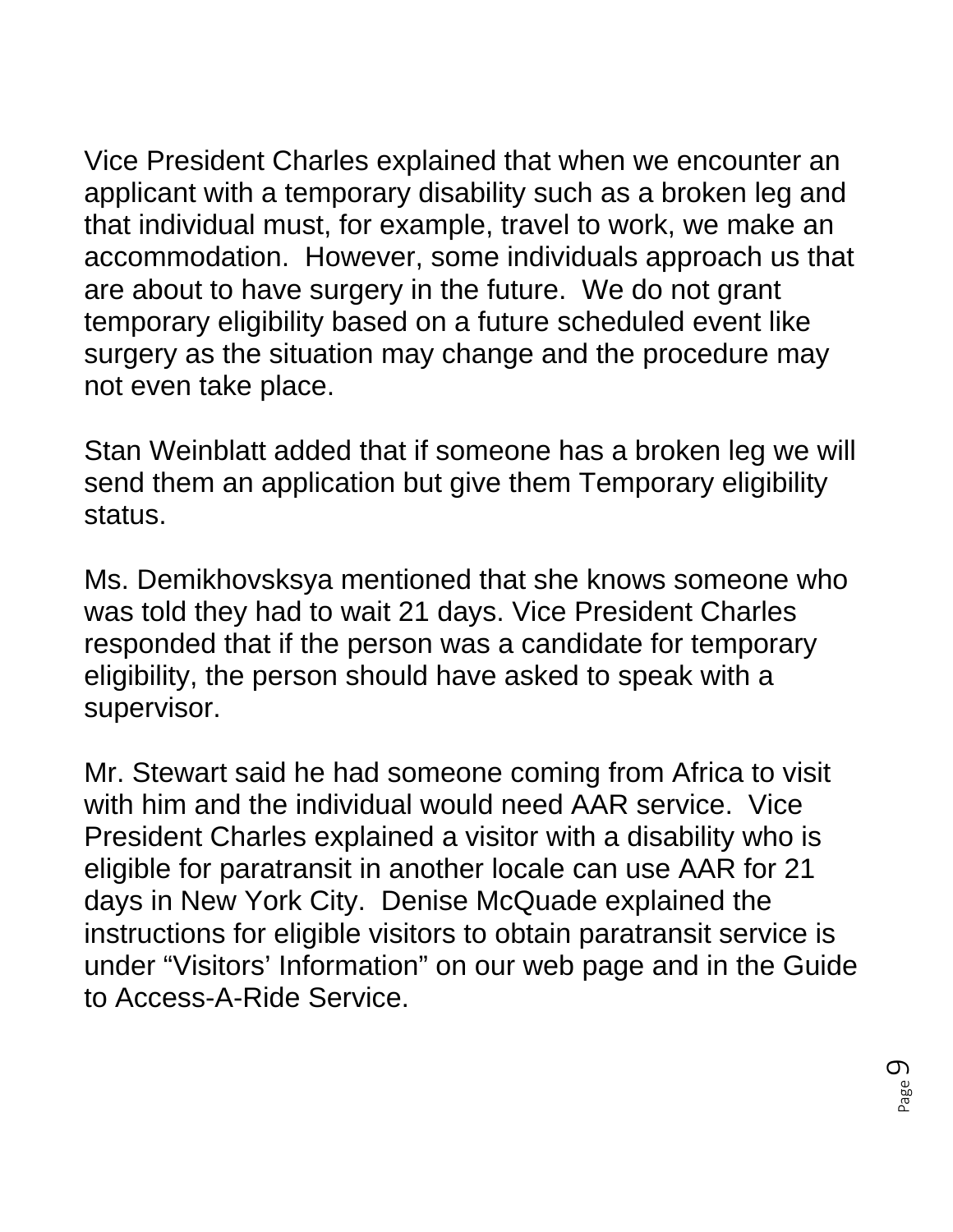# **V. Old Business**

Mr. Stewart asked when our newsletter would be published. Ken Stuart responded that we intend on issuing **On the Move** twice a year in a four-page format. Mr. Stewart spoke about various alternate formats saying that cassettes and USB are not too much in demand. Vice President Charles stated that we have a multi-year contract and we are planning to survey customers to determine their alternate format preferences. Mr. Stewart stated digital is more expensive and entities that use it ask that the digital cartridge be sent back. The Library of Congress has moved to digital. Vice President Charles stated that we will also look into in Braille compared to Braille 2.

# **VI. New Business / Member Feedback**

A free-ranging discussion of a variety of items transpired.

# **Non-Dedicated, TLC Regulated Service**

Ms. Ryan inquired as to the use of Uber and Mr. Charles discussed Paratransit's interaction with non-dedicated, TLC regulated service.

Paratransit is working with the TLC on expanding the use of accessible taxis. The TLC has approved several vendors to participate in an e-hail program. These companies and resulting applications focus on an individual's booking of a trip and use of the service. Their business model is based on the premise that customer would have a smart phone and use their credit card. This model does not exactly lend itself to Paratransit. However, web based booking where we could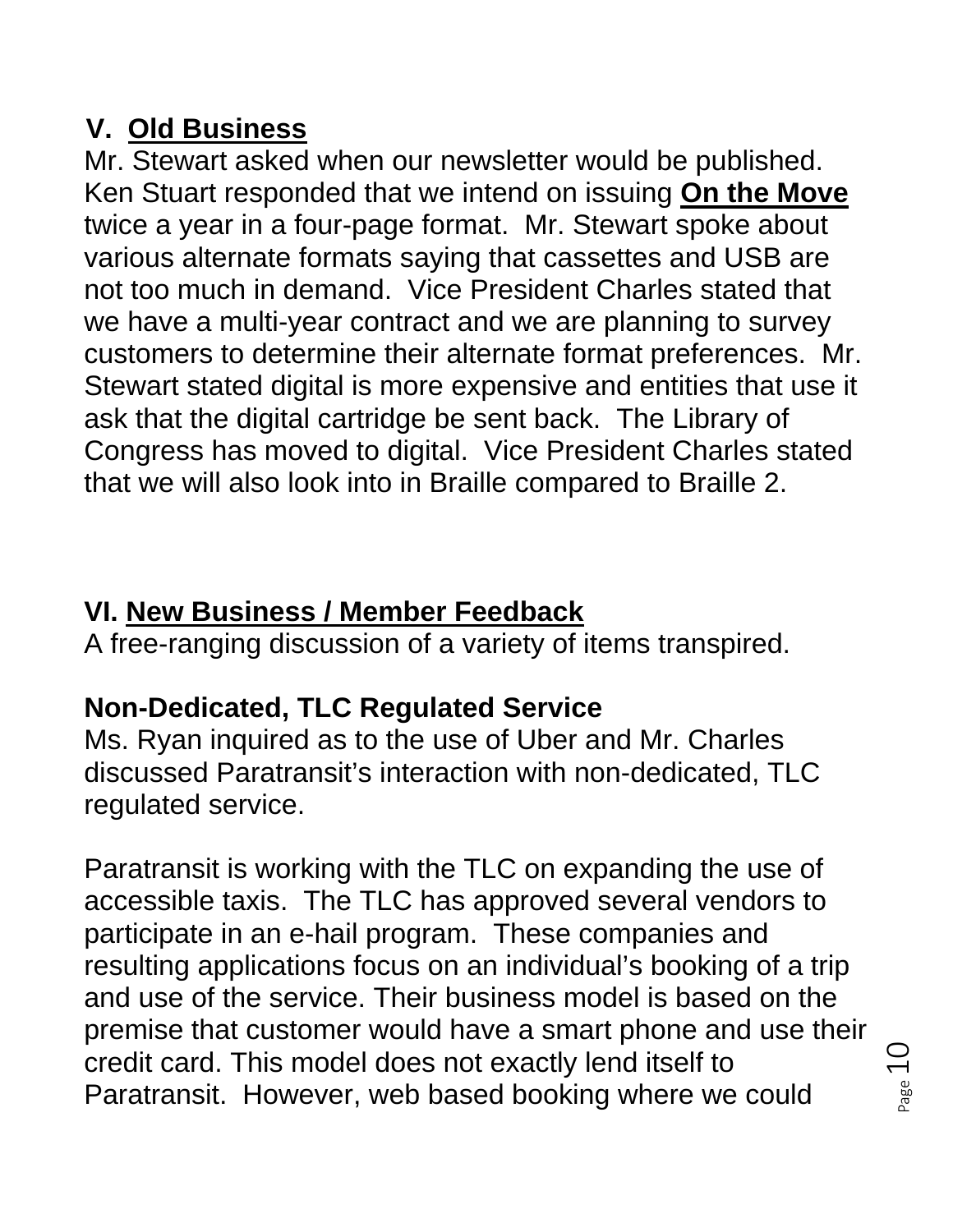assist our customers and a corporate account to render payment for the trip may be model that could be used for Paratransit trips.

We reached out to several companies to see if we could explore a preliminary "proof of concept" of the web based booking and corporate account concept. Uber was quick to take to this model and in mid-November, Uber gave us cell phones and established a corporate account. Subsequently they provided web booking in a Bata version. We have reached out to other companies such as Arro and Way 2 Ride and they are showing us e-hail booking systems. Once we have established the proof of concept we will propose a more formal program as a pilot. Such a program may be useful in replacing the current taxi authorization and customer reimbursement system that is in place.

Ms. Rubin said it was her understanding such services will not take blind people with guide dogs. Vice President Charles stated that all vendors, including Uber know they have to be accessible. It's a driver issue, not a business issue. Taking a guide dog is required by law and failure to do so will be addressed by the TLC.

Mr. DePorte offered that he had some limited experience with Uber and the three times he has used Uber, the drivers were extremely accommodating. Mr. Deport added that a Lyft driver told him that he is terrified of dogs but he knew it his responsibility to take them.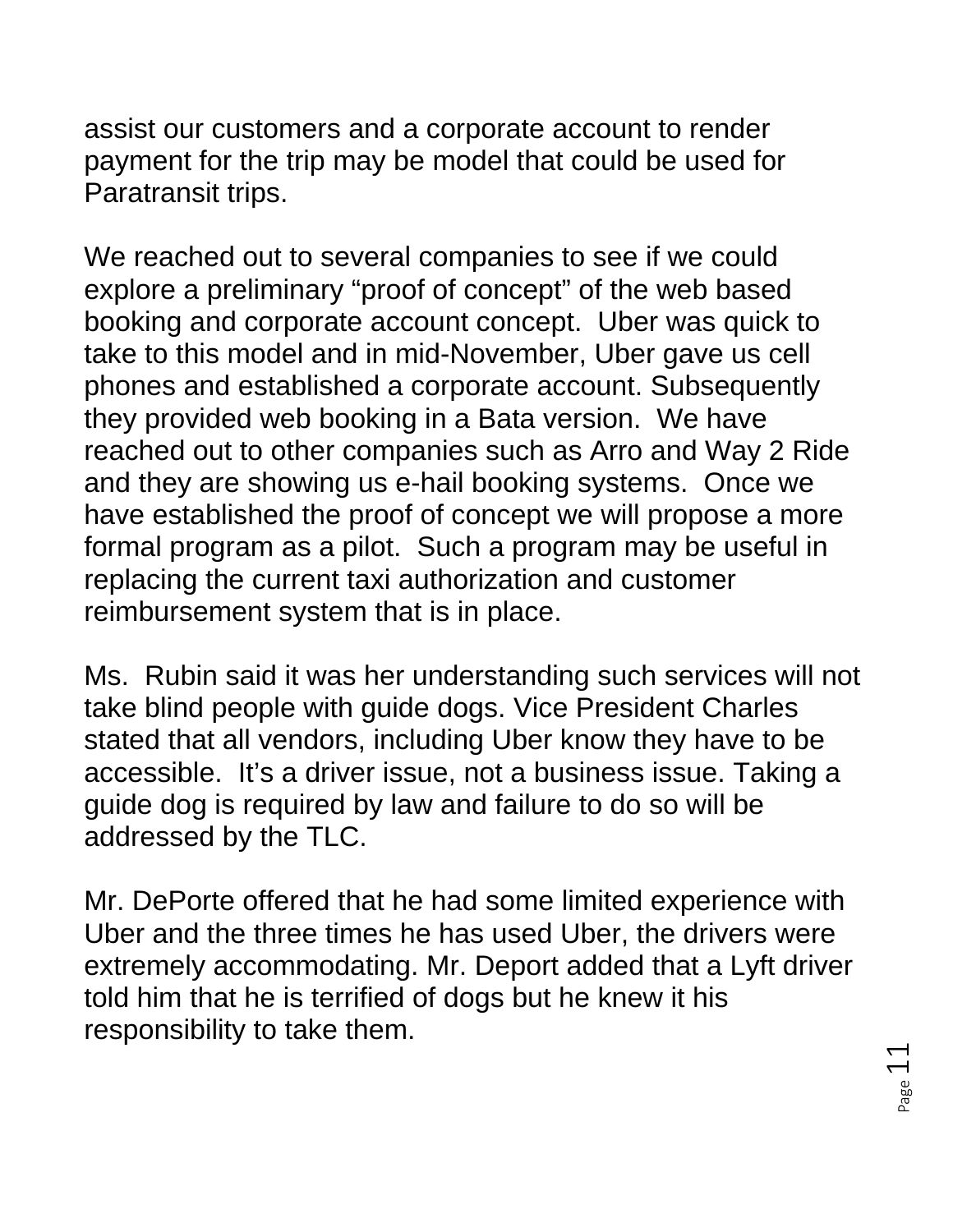Mr. Stewart found the concept of using such services for some Paratransit trips interesting and thought there were cost benefits to doing so. Vice President Charles offered that we are looking at all boroughs and there are price points to be considered and some trips are more costly than traditional Paratransit service. Also there has to be a balance between the use of dedicated and non-dedicated service.

Quemuel Arroyo asked would e-hail services be used for real time service. Vice President Charles responded that for now we are pursuing on-street service issues but we are also looking at e-hail for subscription customers.

Ms. Ryan stated taxis are going out of business because of how these applications like Uber have been changing the market place. Ms. Ryan sated that trying to use an accessible vehicle is a disaster. According to Ms. Ryan Uber not interested in accessible service and the drivers of green cabs can only pick up in Manhattan to take customers to other boroughs or stay within outer boroughs. Meanwhile, hundreds of accessible cabs sit in garages because drivers don't want to pick up customers that use wheelchairs. Vice President Charles noted that he is seeing a shift in the taxi industry and the apps are gaining traction. Vice President Charles further noted he is seeing that brokers are using green accessible vehicles. Ms. Ryan added that green cabs and services like Uber are more expensive than local car services.

### **MV1s**

Ms. Ryan asked how the MV1s are holding up. Vice President Charles responded that these were first-time production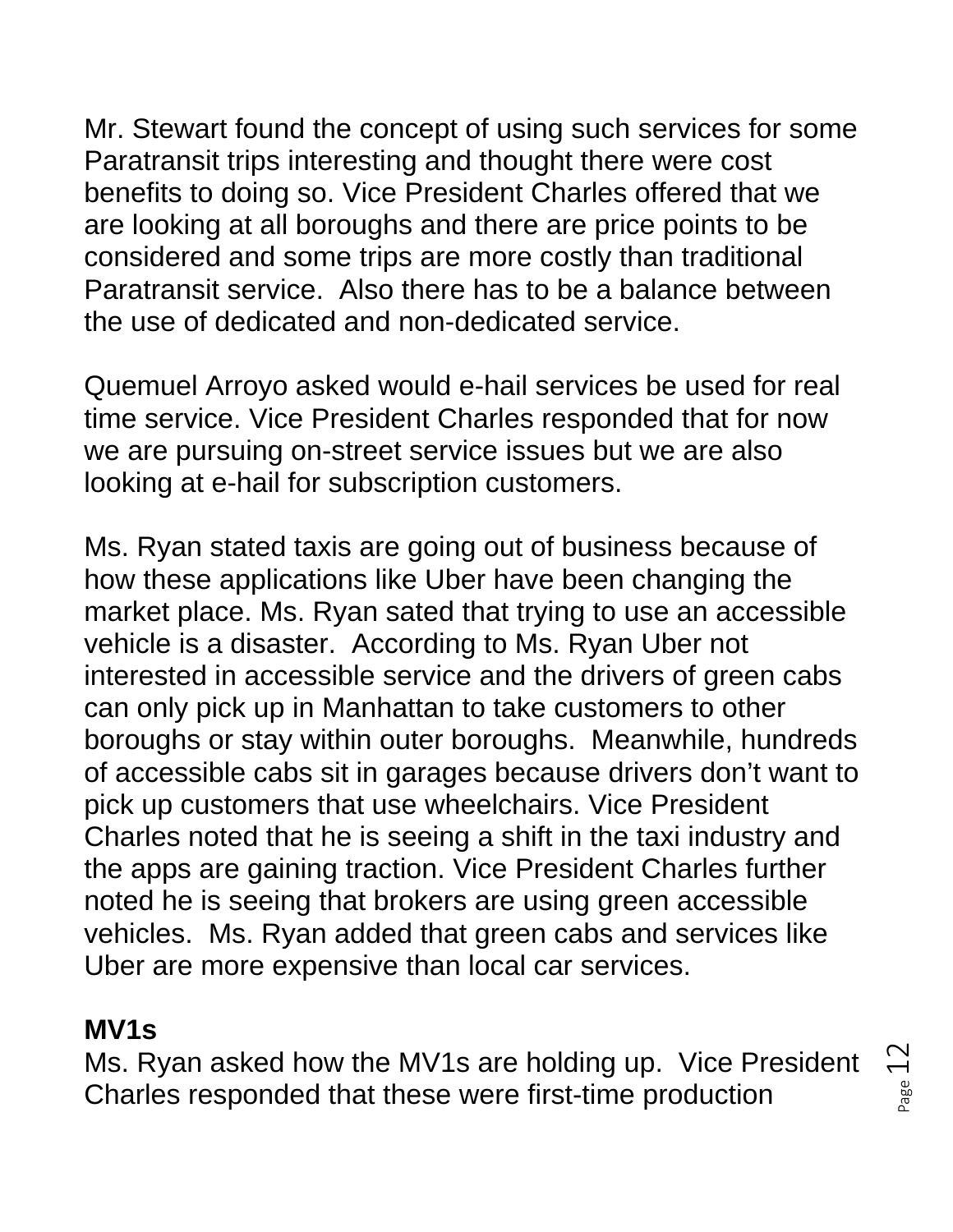vehicles and American General has been prescribing certain campaigns to maintain the vehicles in peak condition. So far they have been working out and American General has been adjusting their design / manufacturing processes.

## **Suspension Policies**

Vice President Charles reported that the Federal Transportation Administration (FTA) audits of other city's suspension policies indicated that the FTA considers suspensions longer than 30 days excessive. Therefore, we revised our suspension policies. Our new suspension policies provide for 1, 2, 3, and 4 week suspensions. Our new suspension policy will be placed on our website and will appear in the new Spring 2016 Guide to Access-A-Ride Service to be published in April.

Ms. Ryan said this change is a good one.

Mr. Stewart asked if the FTA had any comment about customers having to cancel their trips at least two hours prior to their schedule pick up. Vice President Charles said the FTA had no problem with our cancellation policy.

## **Multimedia**

Ken Stuart informed the PAC that if members have twitter accounts they can follow-up with #nyctaar

## **Potential May 17 Meeting PAC Topic**

Mr. DePorte asked the PAC if anyone had an agenda item for the May 17 meeting to propose. Mr. DePorte said he will try to get a conference call number so the members can select a